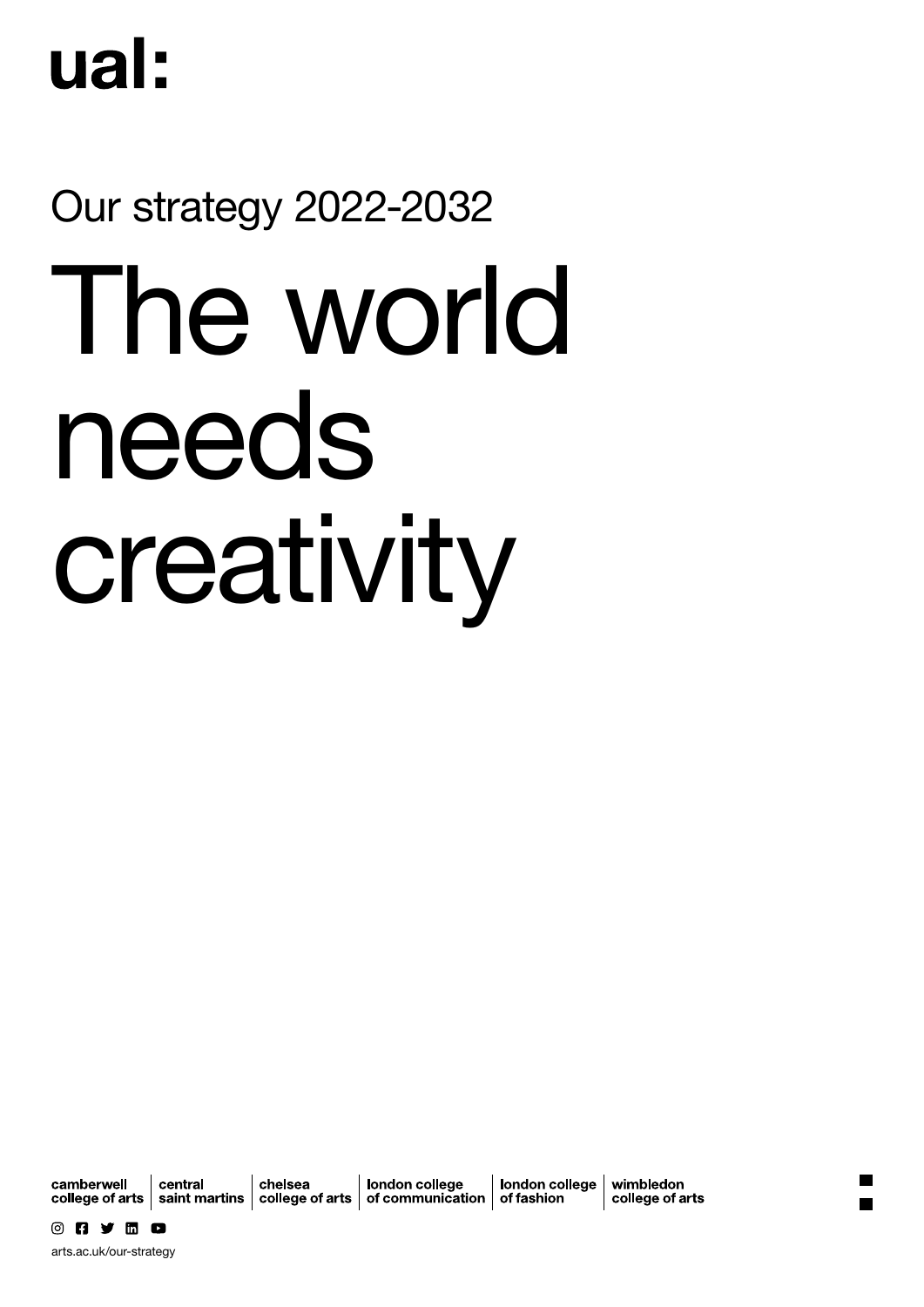<span id="page-1-0"></span>[Our history](#page-3-0)

[The strategy:](#page-4-0)  [How UAL will change](#page-4-0)

[Guiding Policy 1](#page-5-0) 

[Guiding Policy 2](#page-7-0)

[Guiding Policy 3](#page-9-0)

[Conclusion](#page-11-0)

1

### Foreword

I arrived at University of the Arts London (UAL), a year ago, in awe. This is one of the greatest creative institutions in the world. Almost half of all Turner Prize winners studied here. Two-thirds of British Designer of the Year recipients, too. Our graduates are the most entrepreneurial in the country, with a fifth going on to lead businesses. These achievements reflect the talent and leadership of our community. What I couldn't have predicted, though, is this university's spirit of warmth and generosity. It is a spirit that will serve us well in the coming years, and as President & Vice-Chancellor, I intend to repay it in kind.

UAL, as we know it, was founded in 1986. Its foundations, though, are older and deeper. Its antecedents can be found in the 19<sup>th</sup> century, a time of extraordinary change. Each of our Colleges were founded with a clear social purpose. They did so, by giving young people the opportunity to flourish in growing industries. And in their present form, they continue to do so today, remaining at the forefront of creative practice with staff and students deeply grounded in the creative economy.

The world, of course, has changed. Britain has evolved into a knowledge economy, driven by new technologies and defined by innovative ideas. London, one of the world's most creative cities, is central to that economy and a bridge to the rest of the world. UAL, based in London, is a cornerstone. It teaches creative skills that are more essential and in demand than ever before. Creativity, let us not forget, brings beauty and wonder into everyday life. It also builds start-ups and adds sustainable growth to existing companies. It solves complex problems in organisations of all kinds, provides solutions for the great challenges we face, and in doing so, changes the world for good.

Our purpose has always been 'to change society through our knowledge and creativity'. Change within higher education, however, demands we change how we achieve it. In the past two years, the sector has endured its greatest disruption since the Second World War. New methods of teaching and learning emerged. We were forced to teach in-person and online at the same time. Through brilliant reinventions by academics, technicians and staff we discovered opportunities to serve students in new ways and improve access around the world. The sector faces economic and political challenges, too. Rising inflation and a continued tuition fee freeze demand a sector more adaptable to change.

Trends outside the sector demand change of us, too. New technologies, like AI and automation, will bring even greater disruption. The rise of the Global South, including Asia, Africa and Latin America, is changing world culture and politics. The demographics of our students and staff are changing, too. And new social movements like Black Lives Matter, School Strike for Climate and the *buen vivir* 'collective wellbeing' movement, have focused minds on the need for racial and climate justice.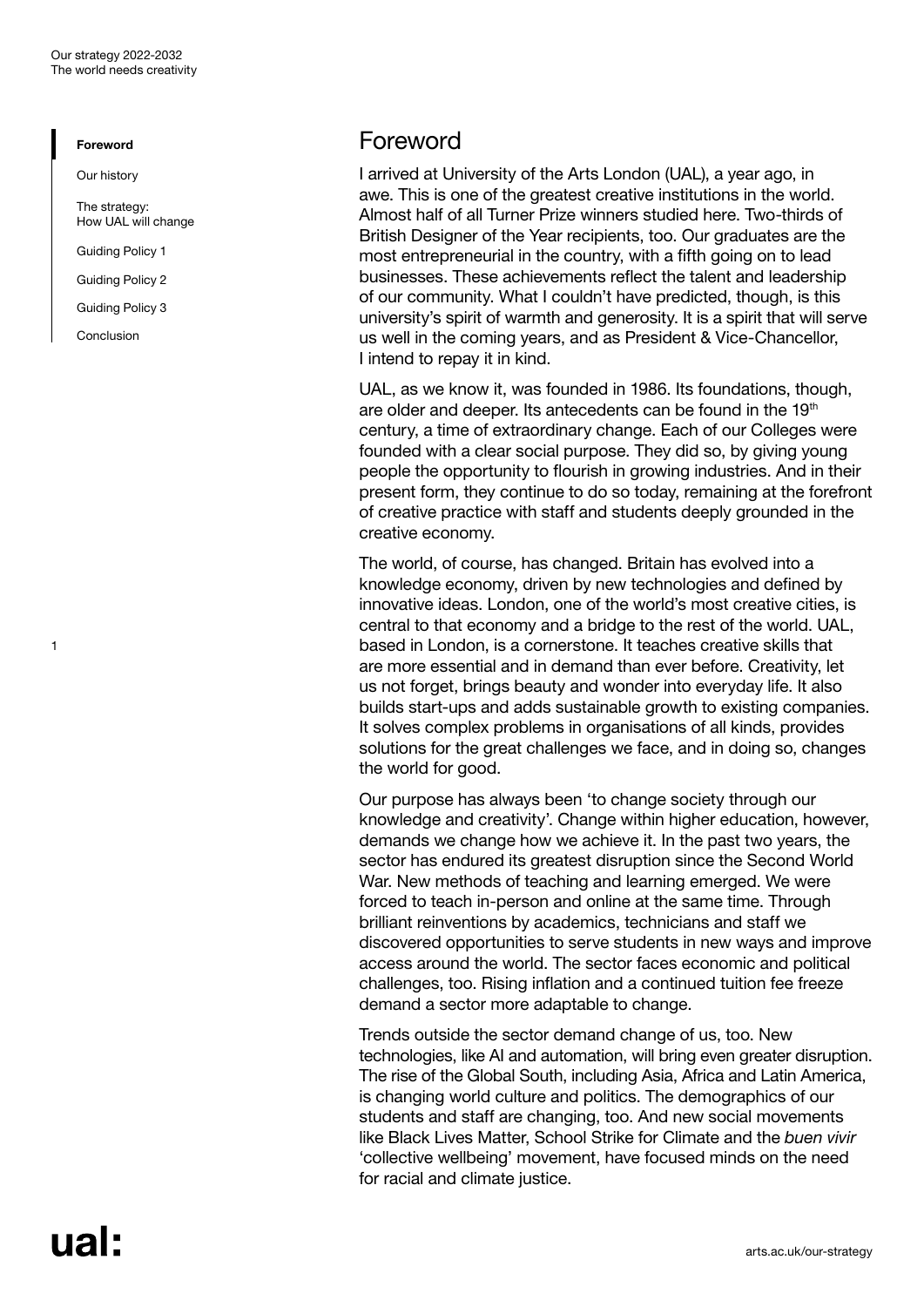[Our history](#page-3-0)

[The strategy:](#page-4-0)  [How UAL will change](#page-4-0)

[Guiding Policy 1](#page-5-0) 

[Guiding Policy 2](#page-7-0)

[Guiding Policy 3](#page-9-0)

[Conclusion](#page-11-0)

We can and must turn these challenges into opportunities. That means creating a university that works for everyone. We are already world leaders in the quality of our teaching — and we intend to get even better. But we will not be exclusive. Instead, we will expand both in London and online, to offer a UAL education to everyone who can benefit from one. Our strategy will deliver quality at scale, so that we are defined not by how many students we exclude, but by how many we include.

By doing so, we will make a bigger difference in the world. We will learn from each other, through our international student body and global partnerships. We will work with others, using our research to help solve great challenges like economic inequality, climate change, disinformation, and racial injustice. Our graduates will drive the recovery of the creative economy, too, making it more sustainable and inclusive. And, in doing so, we will help grow a sustainable knowledge economy.

It has always been the task of creative people to imagine and prototype the future.

This is the essence of our new strategy, *'*The World Needs Creativity', which sets out how we will achieve our ambitions for the next decade. Our strategy will renew our social purpose for a new world and a new era. It will build a university around that purpose so we can better serve our staff, students and the world.

James Purnell President & Vice Chancellor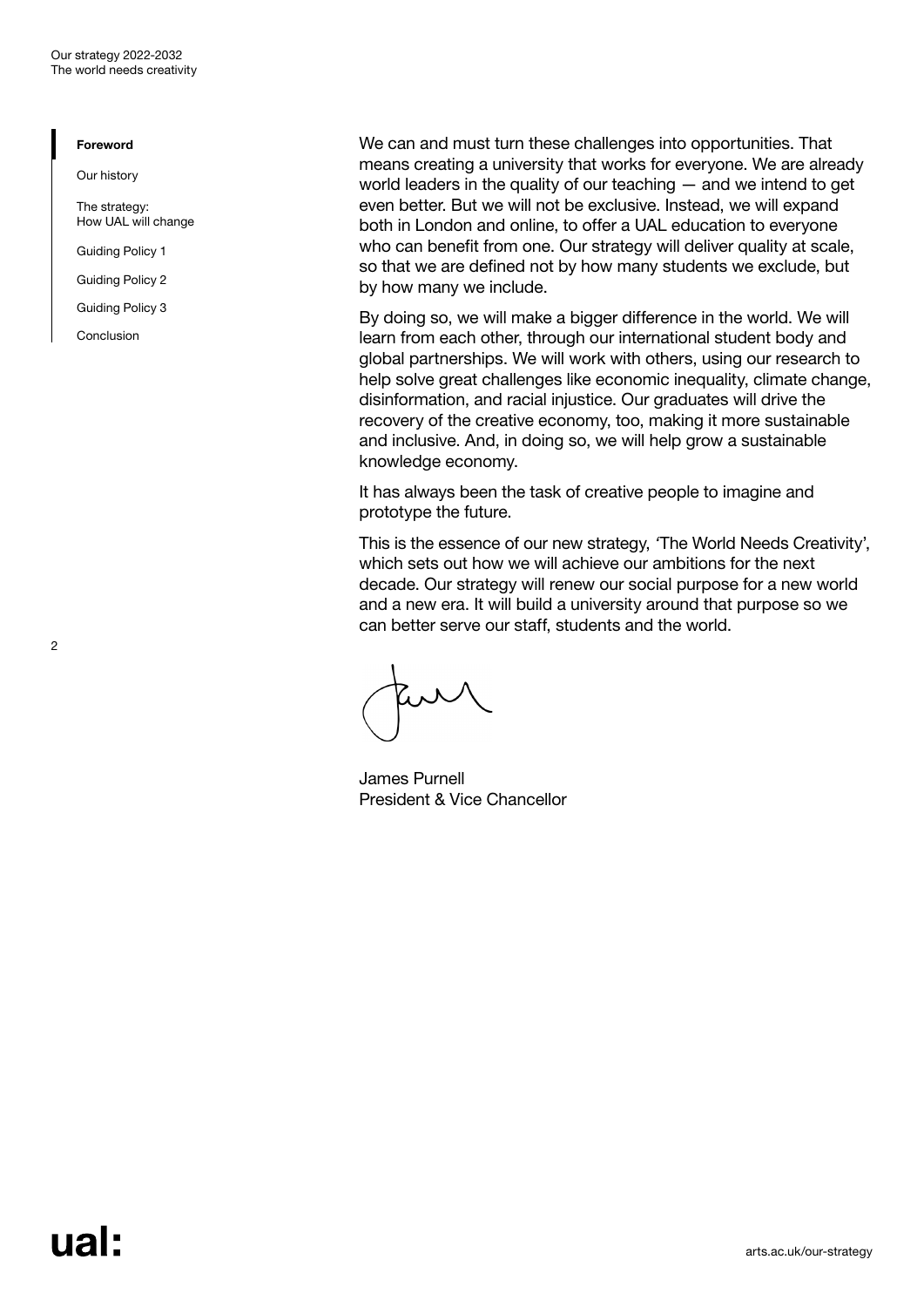<span id="page-3-0"></span>Our history

[The strategy:](#page-4-0)  [How UAL will change](#page-4-0)

[Guiding Policy 1](#page-5-0) 

[Guiding Policy 2](#page-7-0)

[Guiding Policy 3](#page-9-0)

[Conclusion](#page-11-0)

# Our history

The origins of UAL lie in the  $19<sup>th</sup>$  century with the foundation of the schools that became our six constituent Colleges: Camberwell College of Arts, Central Saint Martins, Chelsea College of Arts, London College of Communication, London College of Fashion and Wimbledon College of Arts. These schools educated young people to prepare them for a world transformed by technological change. Students learned new skills for growing industries, like architecture, communication, fashion, design and performance. And their work brought beauty into people's everyday lives.

Each of our Colleges remained at the forefront of creativity throughout the 20<sup>th</sup> century. They combined radical design and techniques with the teaching of practical skills. Students learned by doing. And in doing, their eyes were opened up to new ways of seeing. Our Colleges were, at all times, imbued with a sense of social purpose. Camberwell, for instance, was founded in 1898 to 'give the best artistic and technical education to all classes in the district'. It was not atypical. It exemplified the spirit of those times.

In 1986, the six Colleges joined together as one. In 2003, they became a university: University of the Arts London (UAL). Today, UAL is one of the world's most renowned institutions for creative education. Though much has changed since the 19th century, our social purpose, 'to change society through our knowledge and creativity', remains unchanged. We remain rooted in London's heritage of vocational education. And we are developing into a global force for change, advancing the case for creativity at the regional, national and international level.

We have become one of the world's most international universities, welcoming students from 130 countries. We have achieved this by adapting to the needs of new cohorts of students, while continuing to provide access to a high-quality creative education. And, as a global university, staff and students learn from different cultures and perspectives, which leads to new conversations and innovative work.

We are committed to our social purpose, inside and outside of UAL. By 2023, for instance, 30% of our staff will be from ethnic minority groups. This reflects the diversity of our students. By the same date, all of our courses will be re-designed to educate our students about climate change. And by 2040, we will reach net-zero in our carbon emissions. These commitments are grounded in the experience of students, alumni and staff, in academic insights, and in our data. They reflect our determination to change how we teach and do research, how we operate, and how we work with others.

We must be ready, though, for greater change. The world faces challenges like the climate emergency and economic uncertainty, but it is also more digital, connected and creative than ever before. Cultural trade and understanding, meanwhile, is growing between the Global South and North. UAL is changing too, taking inspiration from its founding ideals to pioneer the future of creative education. This is the ambition of our new strategy, which sets out how this will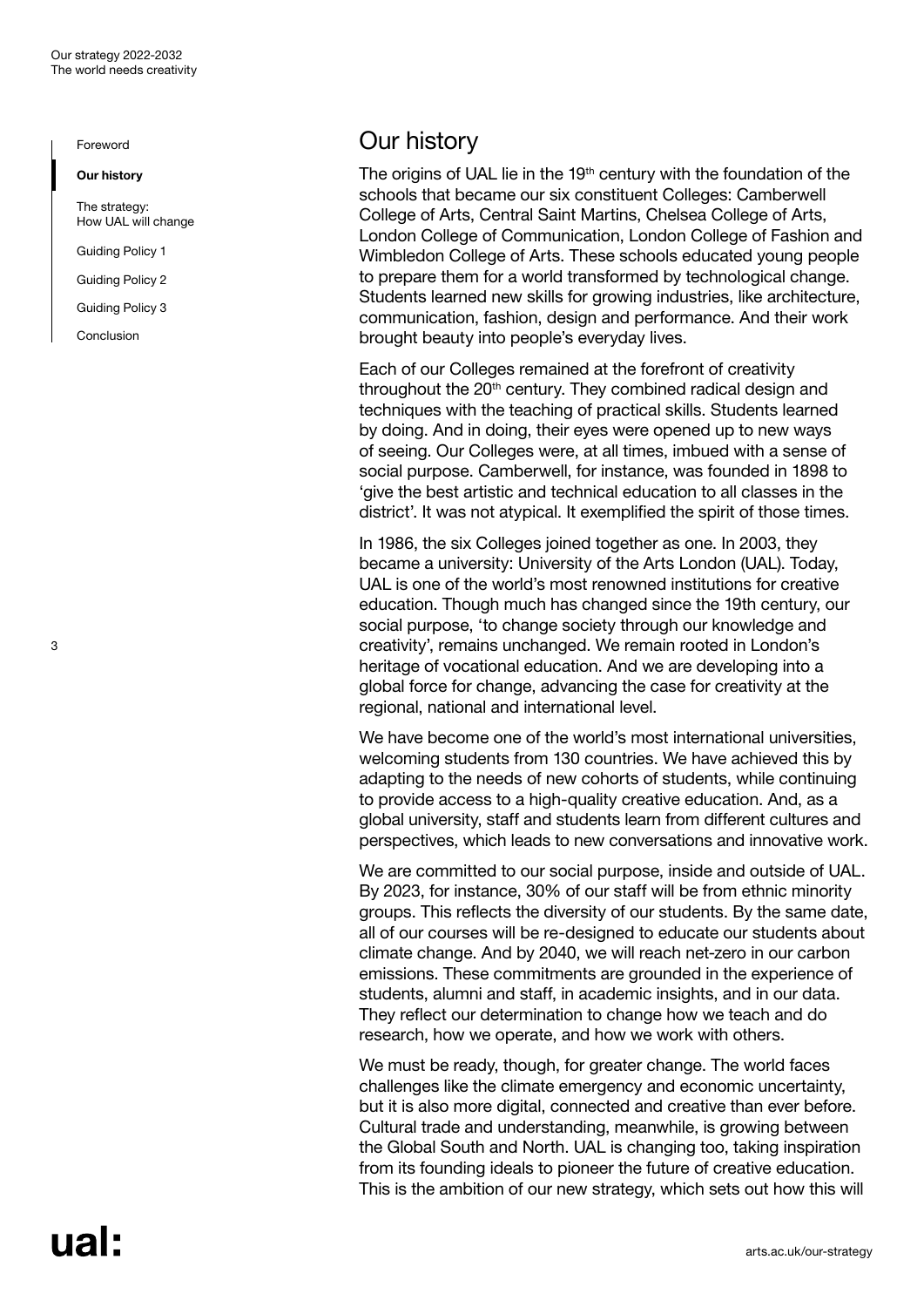<span id="page-4-0"></span>[Our history](#page-3-0)

#### The strategy: How UAL will change

[Guiding Policy 1](#page-5-0) 

[Guiding Policy 2](#page-7-0)

[Guiding Policy 3](#page-9-0)

[Conclusion](#page-11-0)

4

be achieved. It is a living document, subject to review, and changes within and outside UAL will breathe new life into it.

# The Strategy: How UAL will change

Our strategy has three Guiding Policies. We identified the challenges and opportunities that are most important to UAL and our future. The guiding policies are our response to each of these issues in turn.

Creativity is a skill vital across the economy and society. In today's knowledge economy, this will become increasingly so. To give our students the skills they need, we must change the way we teach and deliver a rich and rewarding student experience. By doing so, in partnership with our staff and students, we will ensure our students are equipped to work in sectors beyond the creative industries. Our students will have the careers they want, the economy will have the creative skills it needs, and we will build a better world.

This led to our first Guiding Policy, to give our students the education they need to flourish in a changing world.

There is a greater desire for a creative education than ever before. A demographic boom at home, population growth abroad, and longer working lives, mean more students than ever before. The ubiquity and power of digital technology mean we can reach and engage them, while constantly improving their education. By growing student numbers here in London and expanding online, we can provide more students, whoever, or wherever they may be, with a high-quality creative education.

This led to our second Guiding Policy, to bring a high-quality creative education to more students than ever before.

Climate injustice. Disinformation. Structural racism. Regional and economic inequality. At home and abroad, society is beset with deep-rooted social, cultural, environmental, and economic problems. Through our research and partnerships, and by targeting the sectors where we can make a difference, we can help solve them, and in doing so create a better world.

This led to our third Guiding Policy, to change the world through our creative endeavour.

Taken together, the guiding policies represent a far-reaching ambition. Some of the aims will be challenging, for example requiring us to grow our income so as to reinvest. We will set achievable targets and report on our performance.

We will deliver these commitments with new appointments including our Chief Operating Officer, Deputy Vice-Chancellors, Chief People Officer, Chief Digital Officer, and Chief Social Purpose Officer. They will work together with our Pro Vice-Chancellors & Heads of College to ensure that everything UAL does contributes to our social purpose.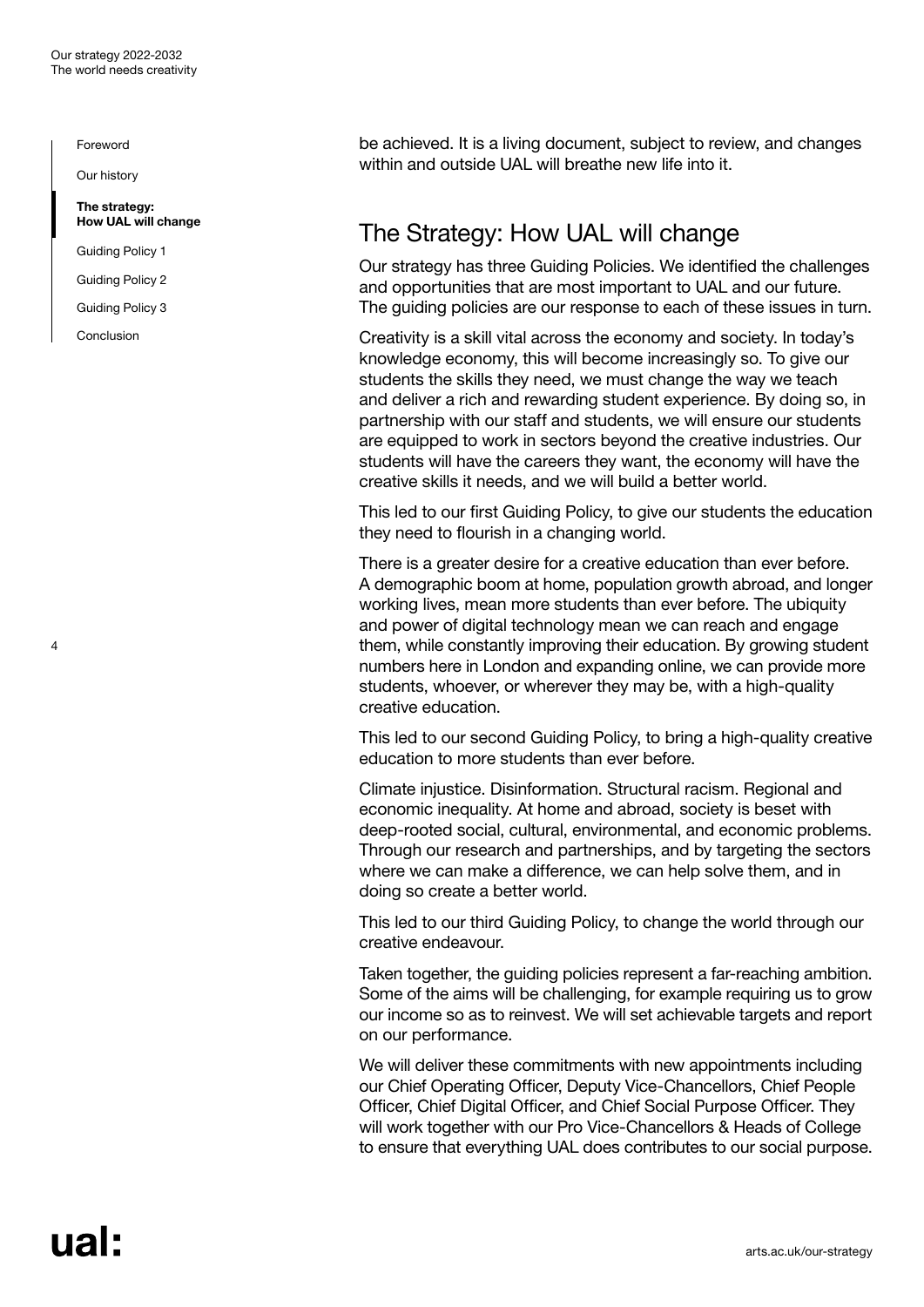<span id="page-5-0"></span>[Our history](#page-3-0)

[The strategy:](#page-4-0)  [How UAL will change](#page-4-0)

Guiding Policy 1

[Guiding Policy 2](#page-7-0)

[Guiding Policy 3](#page-9-0)

[Conclusion](#page-11-0)

5

# Our Guiding Policies

# Guiding Policy 1: Giving our students the education they need to flourish in a changing world

The world of work is changing. New realms of scientific endeavour, such as artificial intelligence, advanced robotics, biotechnology and virtual reality will transform the world. And as Britain continues developing into a knowledge economy, creative skills will increasingly become vital to it. To help our students and graduates play their part, UAL will need to change again.

Creative education is grounded in the famous 'making' subjects of art, design and fashion that are needed by established creative industrial sectors. These are fundamental to our studio-based vision for education. With increasing demand from huge, emerging sectors, disruptive technology and new ideas, we need to change what we teach, so that our students are as confident in working in jobs outside the creative industries as inside them.

It is our responsibility to ensure students have the skills and knowledge they need to make an impact in a purposeful and ethical manner. The employability of our students is crucial. We will invest in our teaching and student outcomes, paying attention to student feedback and experience, setting challenging targets to ensure we demonstrate the value of UAL education. We will also make further investment in networking and careers support for graduates and alumni.

In addition, we will expand our vocational and creative technology offer to students. To do so, we will review and expand the size and shape of our portfolio, with a view to developing areas such as virtual reality, augmented reality, AI and robotics. We will expand our curriculum better to serve international students and meet global demand. And we will also explore where we can contribute to lifelong learning, especially in high-growth industries. Cultural exchange, meanwhile, will deepen our knowledge of the world so we can better understand and engage with it.

Our changed curriculum will not just be designed for students, but with them, too. Our students want more choice and more control over the way they learn. And they want a wider curriculum that is representative of culture and identity with insights from non-Western cultures. We will work with them to deliver this and are already doing so.

By changing the way we teach, we will help our students flourish in a changing world. This will build on our existing record for producing the most entrepreneurial students in the country. Doing so will ensure UAL remains relevant and that it continues to fulfil its social purpose.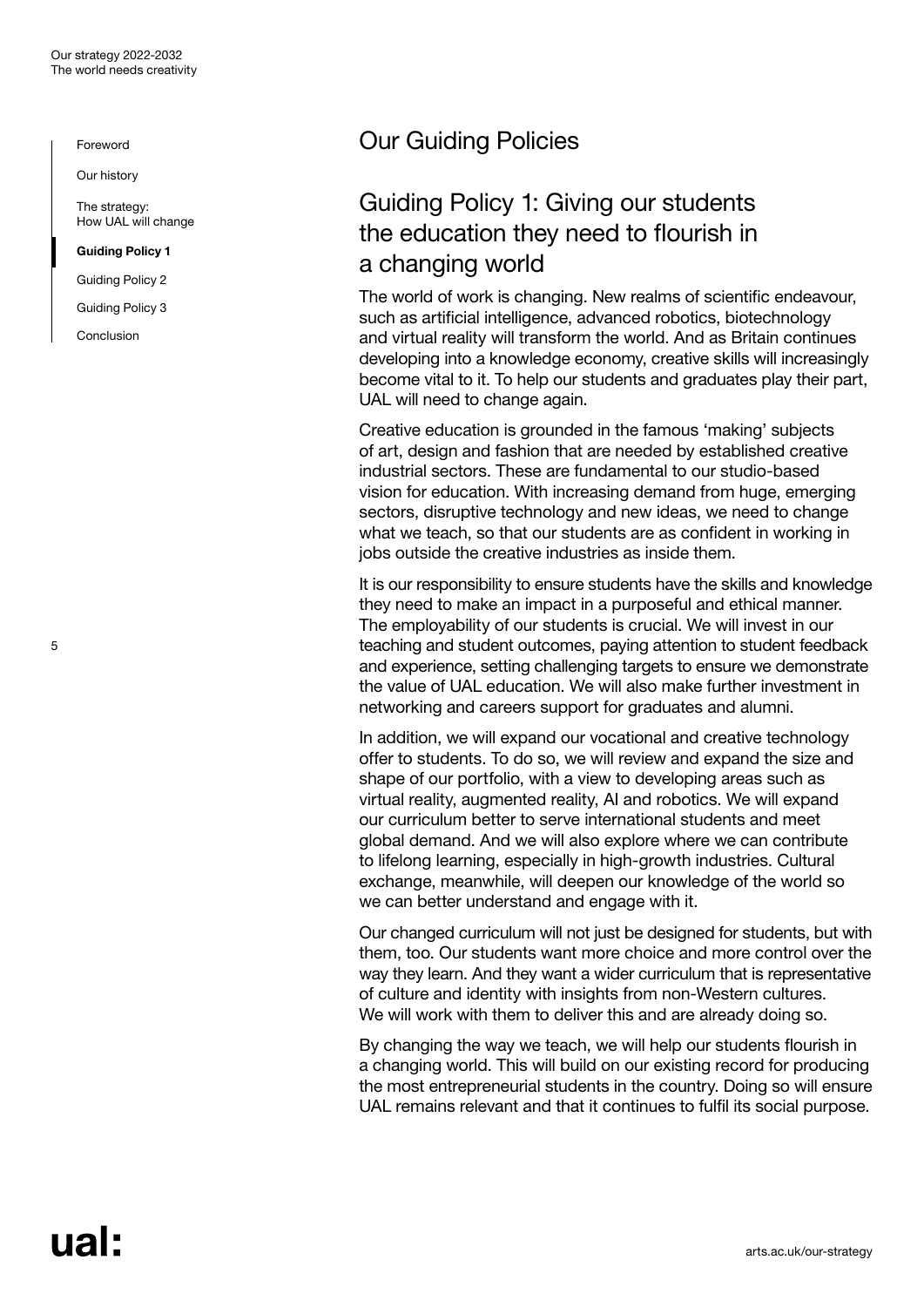[Our history](#page-3-0)

[The strategy:](#page-4-0)  [How UAL will change](#page-4-0)

[Guiding Policy 1](#page-5-0) 

[Guiding Policy 2](#page-7-0)

[Guiding Policy 3](#page-9-0)

[Conclusion](#page-11-0)

6

What we will do

- Redesign our curriculum, in partnership with staff, students and external specialists, to improve vocational opportunities, and our graduates' skills and employability
- Use digital technologies and digital thinking to deliver a world-class student experience
- Develop our students' creative skills and practices for a wider range of industries and help more students start their own businesses
- Ensure our students' skills are always set within an ethical framework which addresses issues of social, racial and climate justice
- Transform access to creative technology and computing
- Increase our networking, guidance and careers support for alumni and graduates

What we are doing now: example case studies

1. Diploma in Creative Computing

We need to ensure our students have the right skills for the jobs of tomorrow. In response, UAL's Creative Computing Institute is offering a diploma in Creative Computing. This is an opportunity for all undergraduate students going into their third year of study. The diploma helps students understand the computational technologies that are driving innovation in the creative industries. Graduates with advanced computing skills are in high demand. This project will ensure more of our students are ready to fulfil it.

2. Developing Creative Attributes

Our students need practical skills to flourish. We already offer them. Students at Camberwell College of Arts, Chelsea College of Arts and Wimbledon College of Arts, for instance, develop their creative skills through collaborative, multi-disciplinary projects aimed at future employment prospects. Our newly-developed second year Collaborative & Collective Practices Unit is an example of this in action and is offered to all students.

3. The Enterprise Pipeline

More than one in ten of our students form start-ups. But there is no reason why we can't increase that proportion. The Enterprise Pipeline at London College of Fashion is doing exactly that, allowing students to explore entrepreneurial learning within the curriculum. This helps them develop their ambitions, launch start-ups with extracurricular support, and then scale them through funding and awards, and accelerator and incubation programmes within and outside UAL.

4. Diploma in Professional Studies

Industry experience makes a big difference to student success. The Diploma in Professional Studies at London College of Communication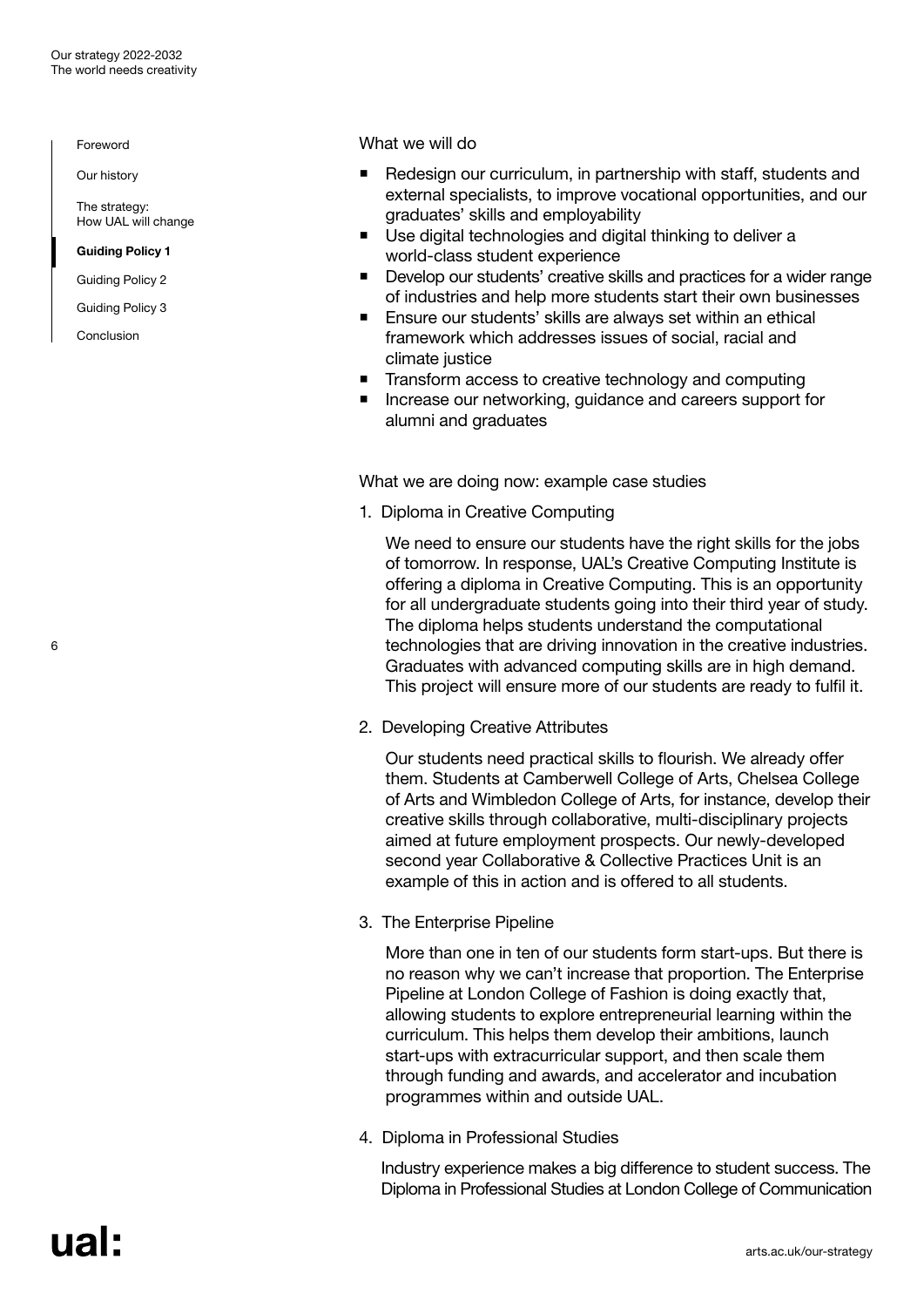<span id="page-7-0"></span>[Our history](#page-3-0)

[The strategy:](#page-4-0)  [How UAL will change](#page-4-0)

[Guiding Policy 1](#page-5-0) 

Guiding Policy 2

[Guiding Policy 3](#page-9-0)

[Conclusion](#page-11-0)

7

helps students undertake placements, live briefs in industry, and their own freelance projects. This improves students' creative attributes, employability and enterprise skills. It also enhances academic attainment. The College's undergraduate courses are all expected to incorporate the diploma in the future.

5. The Academic Futures Project

UAL's academic community needs to be rooted in cultural and social diversity. The Academic Futures Project uses enhanced recruitment practices and makes use of multi-method selection for candidates from underrepresented backgrounds. Over half of the successful applicants in recent recruitment rounds were from Black, Asian and Minority Ethnic groups.

# Guiding Policy 2: Bringing a high-quality creative education to more students than ever before

We believe that everyone, regardless of who they are or where they come from, should have access to a high-quality creative education. Expanding access, therefore, is crucial to our social purpose. We aim to serve anyone who could benefit from a UAL education.

According to the Higher Education Policy Institute, a demographic boom at home means 350k more students in England alone by 2035. There is more international demand coming, too. By 2050, for instance, the population of Africa will double to 2.5 billion. And in India and South America, demographic change will drive similar population growth. In addition, the World Economic Forum predicts that, in the wake of automation, up to 1 billion people worldwide will need to re-skill by 2030.

We can reach more people than ever before. The pandemic showed geography should no longer be a barrier to a high-quality education. And it saw a profound shift in the use of digital technologies to deliver one. We believe that opportunity should be extended to those looking for an in-person education, too.

To meet growing demand, we will double learners on accredited UAL courses. We will expand our on-campus activity in London and invest in low-residency and online courses. We will also pioneer courses in creative professional development and executive education, including for those in jobs and sectors beyond the creative industries. No such offer currently exists. We believe creative thinking and practice is essential across today's knowledge economy.

To achieve this we will, in the coming months, experiment and consult on how these plans can be met. We will review the courses and number of places we offer and how we can deliver them, both on-campus and online. We will pursue these goals in our Access & Participation plan this year. Next year, when we are required to review our plan, we will consider how we could reduce — and ideally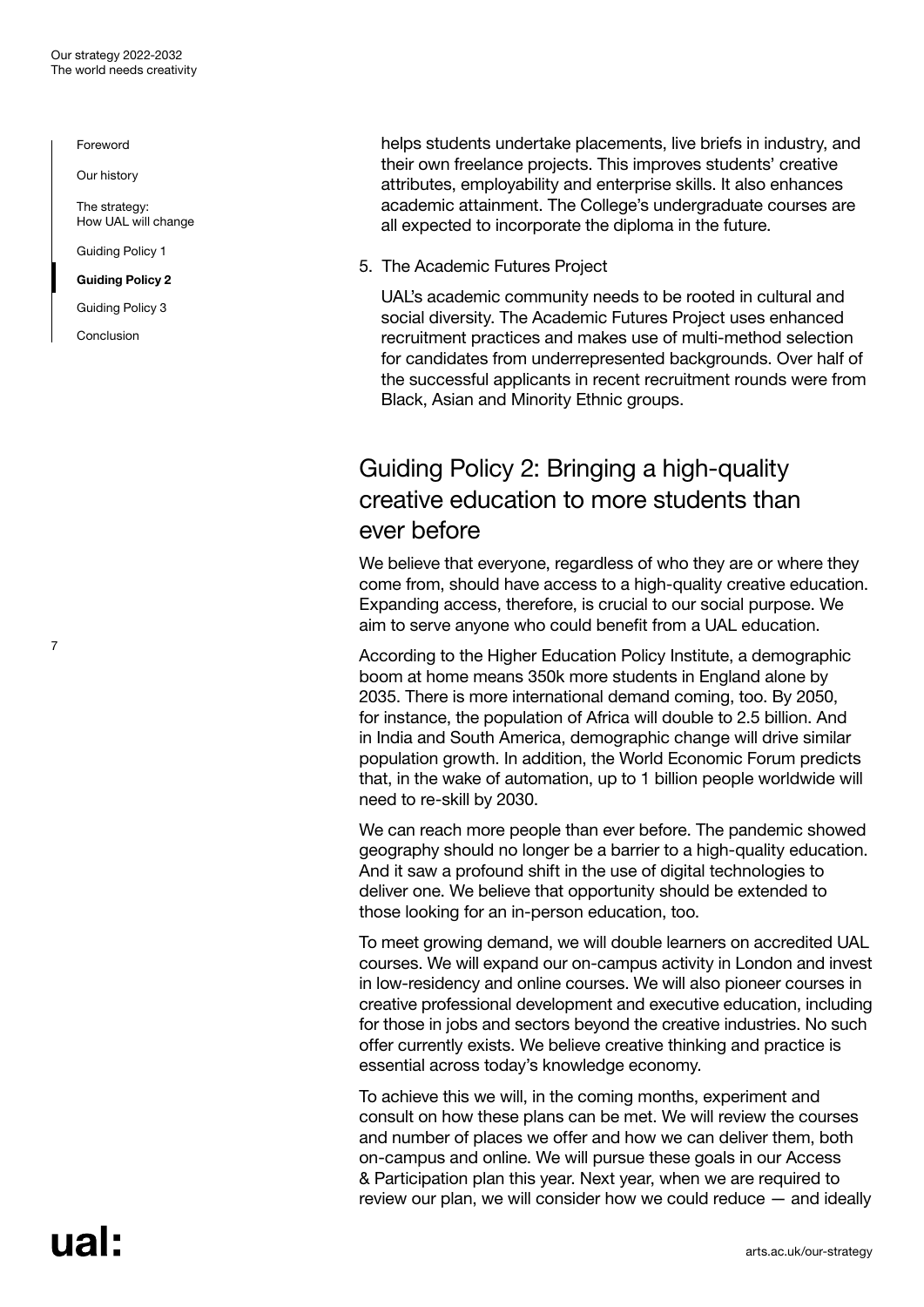[Our history](#page-3-0)

[The strategy:](#page-4-0)  [How UAL will change](#page-4-0)

[Guiding Policy 1](#page-5-0) 

#### [Guiding Policy 2](#page-7-0)

[Guiding Policy 3](#page-9-0)

[Conclusion](#page-11-0)

8

remove — the financial barriers to receiving a UAL education, for example by using free or discounted places, scholarships, bursaries, as well as new ways of delivering outside London and online. We will also campaign for the return of maintenance grants for students from low-income families.

Achieving these aims will help make UAL more resilient in the wake of uncertain higher education policy and long-term overseas recruitment patterns. It will ensure we diversify our student base and increase revenues amid uncertain times. It will allow us to have a bigger impact in the world: funding our research and helping to expand access for those traditionally prevented from enjoying a creative education by personal circumstances, such as income, geography or physical, mental or cognitive disability.

At all stages of growth, we will grow and nurture our staff, supporting them with the resources they need to make the change.

What we will do

- Increase the number of student places on courses delivered in London by 5,000 (3,000 full-time equivalent)
- **Increase flexibility in how and where students study through** online and low-residency courses providing 15,000 places (5,000 full-time equivalent)
- **Invest in our infrastructure and capacity to increase the scale of** our online and low-residency courses
- Research and prototype the digital student experience
- Re-imagine access and participation to lift financial barriers and create new access routes through pre-degree education, Short Courses, UAL Awarding Body and UAL Future Creatives
- **Pioneer an offer in creative professional development and** executive education

What we are doing now: example case studies

1. Low-residency postgraduate courses

We are already reaching out to more students. Central Saint Martins, for instance, has pioneered low-residency Masters courses. Three are up and running: MBA with Birkbeck, MA Arts and Cultural Enterprise, and MA Cities, with additional courses to come. The courses are delivered over a weekend. This benefits prospective students already in employment. The proportion of UK students on these courses is higher than the UK university average.

#### 2. Insights programme

Too often, university admissions processes work against students from underrepresented groups and economically disadvantaged backgrounds. Our Insights programme is designed to offer places to students whose parents have never been to university, students from low-income backgrounds,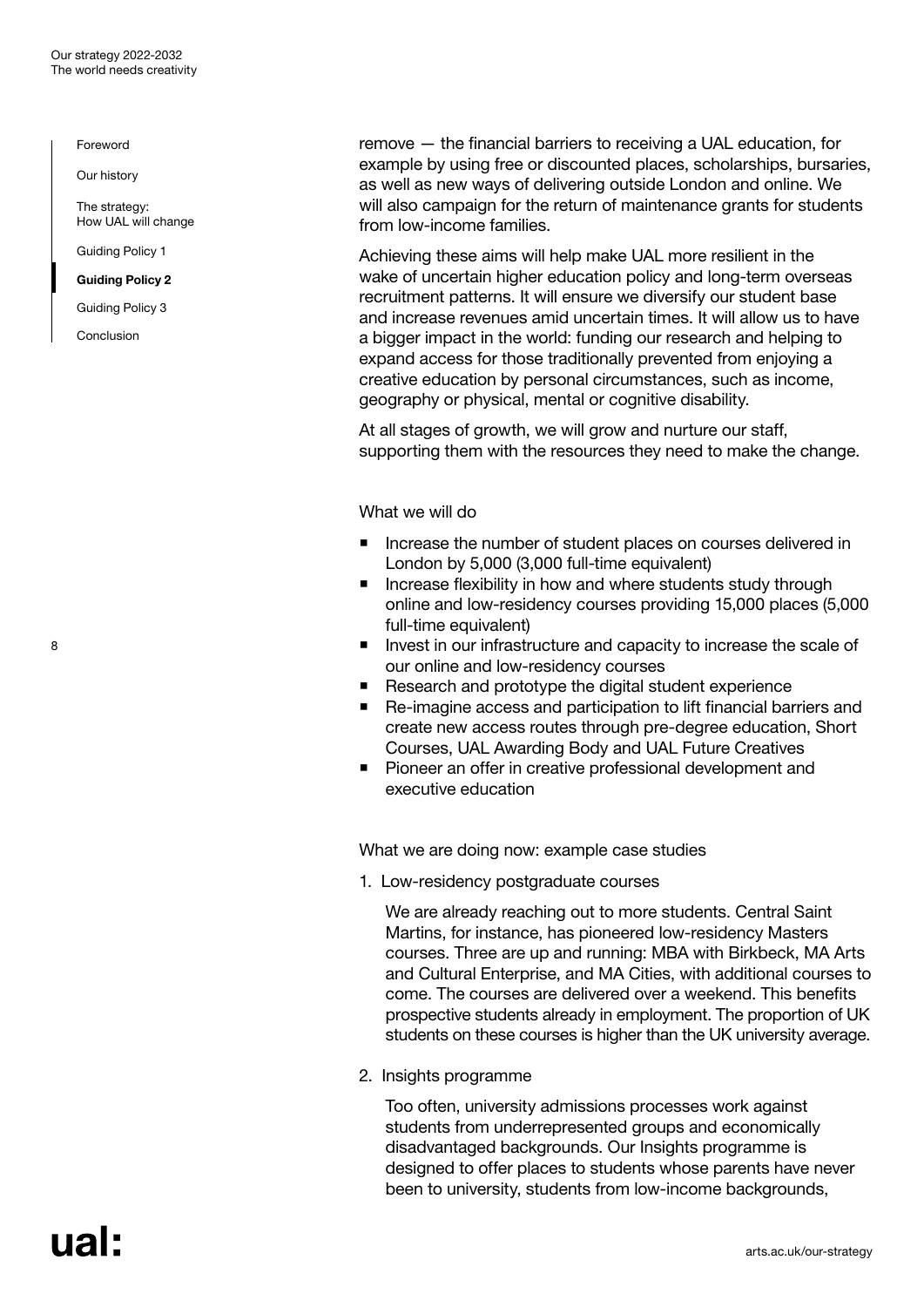<span id="page-9-0"></span>[Our history](#page-3-0)

[The strategy:](#page-4-0)  [How UAL will change](#page-4-0)

[Guiding Policy 1](#page-5-0) 

[Guiding Policy 2](#page-7-0)

Guiding Policy 3

[Conclusion](#page-11-0)

students in receipt of benefits for living costs such as Universal Credit, and looked-after children and care leavers. This will ensure our admissions process is fairer and that our university reflects Britain in its fullest. The programme currently partners with 166 schools and colleges, and in our 2021 entry over 200 students progressed from Insights to study at UAL.

3. Fashion Analytics & Forecasting

According to Hal Varian, Chief Economist at Google, "The ability to take data - to be able to understand it, to process it, to extract value from it, to visualise it, to communicate it - is going to be a hugely important skill in the next decades". There has never been greater demand for graduates skilled in data. But there is currently a shortage of graduates with the right data skills. London College of Fashion is helping to change this, launching its MSc in Fashion Analytics and Forecasting. It is the first online postgraduate course to combine fashion business knowledge with data analytics.

# Guiding Policy 3: Changing the world through our creative endeavour

The world faces big social and economic challenges. Internationally, for instance, the pledges made on the climate at COP26 do not go far enough. The promise of the internet has been replaced with fears about disinformation. And the murder of George Floyd shone a light on the persistence of systemic racism. In the UK, meanwhile, economic and regional inequality risks holding back progress and potential.

There is, however, a desire to act. Awareness of social injustice is rising, especially among young people. New social movements, like Black Lives Matter and Greta Thunberg's School Strike for Climate, grew out of a more connected world. Latin America's *buen vivir* movement highlights a global need for harmony with the natural world. And at home, the Government's 'levelling up' agenda aims to address regional inequality.

We believe creativity has a role in solving great problems – to imagine a better world, and bring it to fruition. At UAL, helping to change and influence society is central to our social purpose. And as one of the biggest creative universities in the world, we can make a significant difference.

Central to this is our research and knowledge exchange. Creative practice has a role to play developing this research and knowledge with external partners, like-minded organisations, and across disciplines and industries. It is our task, therefore, to identify the issues where we can make the biggest impact. We will develop a new plan for Research, Knowledge Exchange and Enterprise to achieve this, under the leadership of our new Deputy Vice-Chancellor for this area.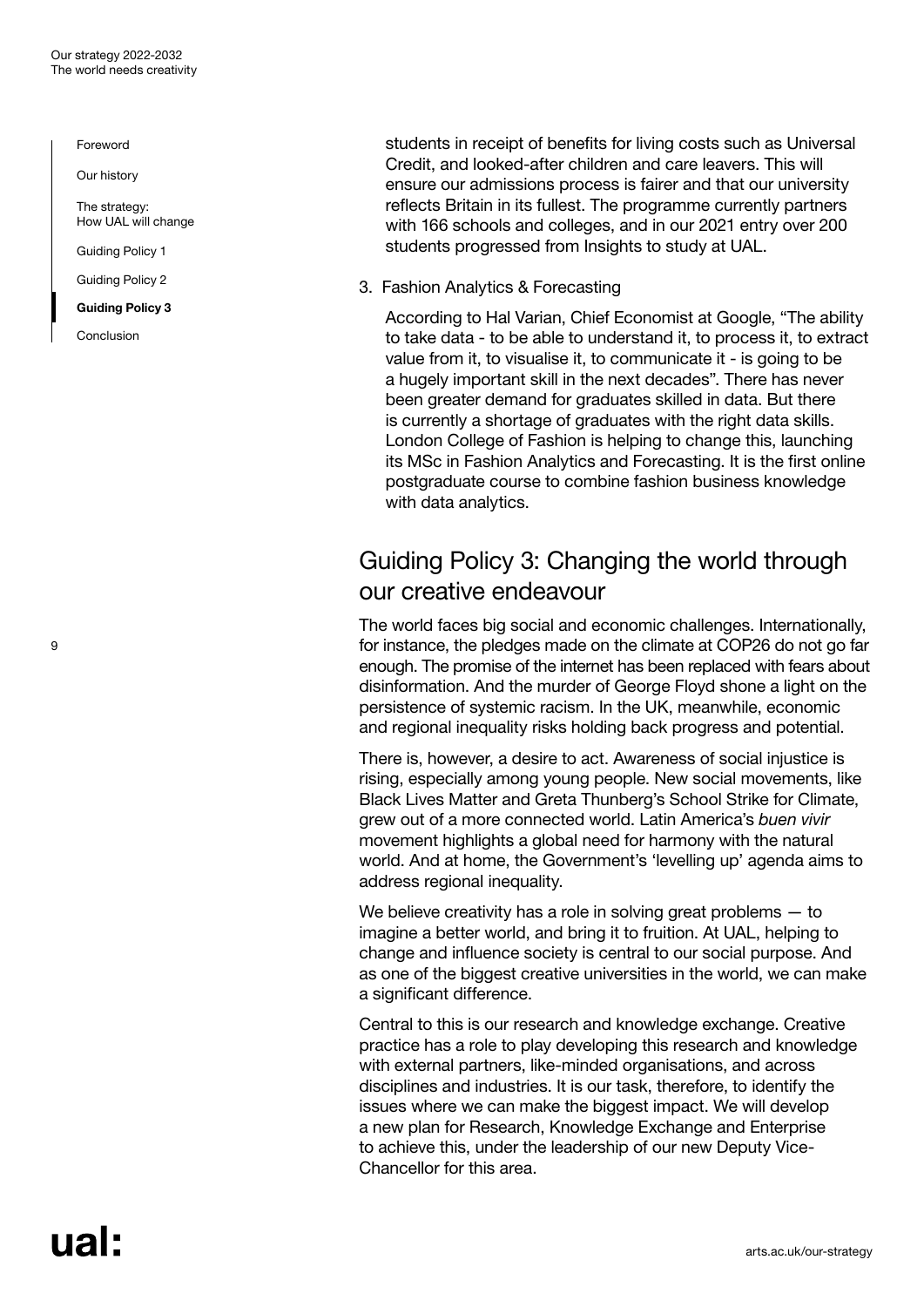[Our history](#page-3-0)

[The strategy:](#page-4-0)  [How UAL will change](#page-4-0)

[Guiding Policy 1](#page-5-0) 

[Guiding Policy 2](#page-7-0)

[Guiding Policy 3](#page-9-0)

[Conclusion](#page-11-0)

We have now appointed a Chief Social Purpose Officer, who will work with all parts of the University to ensure we ground our social purpose in the needs and views of our communities, specifying it, living up to it and making progress on it, through strong relationships across and beyond the University.

We also want to shape the creative industries of the future, which will be increasingly important in our knowledge economy. Working with the sector, we will use new technologies to address social problems like the climate crisis. And we will expand our influence by engaging with alumni and through our creative networks.

We will tell a positive story about how creativity makes a difference. Doing so will provide opportunities for students to organise and make their voices heard. It will allow UAL to make a difference in the world and influence others. And it will allow us to share our knowledge with the world, so that others may use it.

What we will do

- Focus our research, knowledge exchange and enterprise activities in areas that deliver the biggest social, environmental and economic impact
- Seek to grow our research income to be able to make a bigger contribution to the knowledge economy and those chosen areas
- Increase our digital research footprint in creative technologies
- Develop our infrastructure to support research, knowledge exchange and enterprise, building an environment that supports entrepreneurial activities for our students, alumni and staff
- Tell a story about how creativity can change the world and build strong relationships with our communities and partners to achieve change in society
- **Develop the new portfolio of Chief Social Purpose Officer**

What we are doing now: example case studies

1. Centre for Sustainable Fashion

The global fashion industry produces 2.3 billion tonnes of CO<sub>2</sub> each year - 4% of the total. The fast fashion industry, meanwhile, creates 92 million tonnes of waste. UAL's Centre for Sustainable Fashion, a research centre based at London College of Fashion, was founded in 2008 to change this. Over the past 5 years, it has delivered 33 knowledge exchange and education projects with a total value of over £9 million and worked with many companies. For example, it partnered with UK fashion brand ASOS which resulted in the launch of a 29-piece collection designed with circular economy principles in mind.

2. The Creative Arts and Climate

Creative education must play its part in averting climate catastrophe. Central Saint Martins hosted two major research

10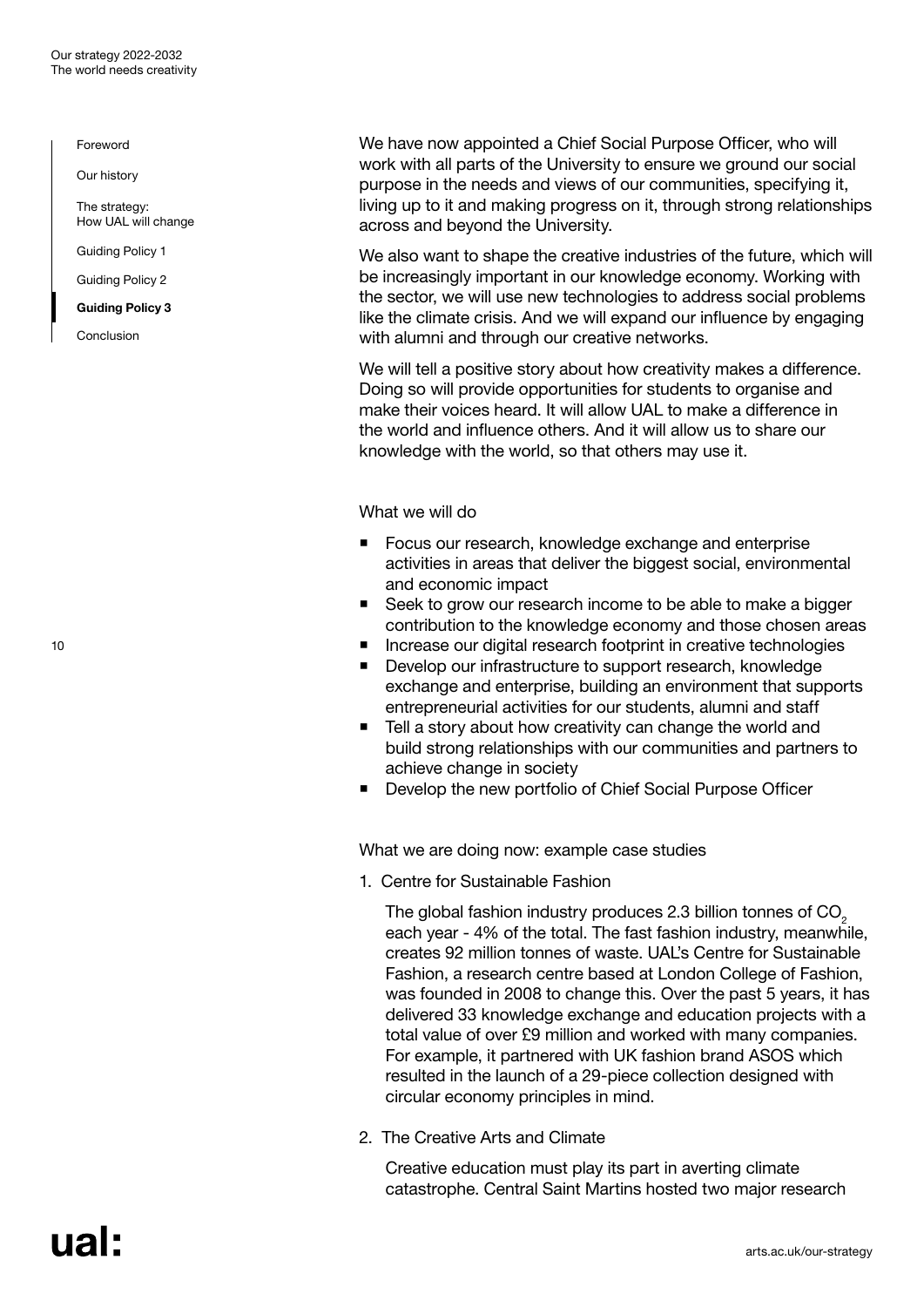<span id="page-11-0"></span>[Our history](#page-3-0)

[The strategy:](#page-4-0)  [How UAL will change](#page-4-0)

[Guiding Policy 1](#page-5-0) 

[Guiding Policy 2](#page-7-0)

[Guiding Policy 3](#page-9-0)

Conclusion

11

projects to do just this. A first, *Materialising Data: Embodying Climate Change*, uses the visual arts to present climate data, often impenetrable to a general audience, in a way that is accessible. A second project, *Architecture After Architecture*, meanwhile, speculates on what kind of architecture might be necessary if we are to face the climate emergency.

3. Research and Knowledge Exchange

Structural racism is deep-seated. History can help us better understand the present, creating a guide to the future. To share that knowledge, UAL exhibited *We Will Walk*, which revealed the little-known history of African-American 'yard art' which was shaped by the Civil Rights period of the 1950s and 1960s. It showed the work of Black artists and provided an insight into Black life in the American South after slavery. The project produced a new way of exploring the relationship between activism and visual and material culture. It achieved this by making connections between the protests of the Civil Rights movement and contemporary Black Lives Matter activists.

4. UAL Decolonising Arts Institute

Too often, the work of Black, Asian and minority ethic creatives is underrepresented in public life. In 2017, research by the Department for Education found children in UK schools, of whom 31% are from ethnic minority backgrounds, were introduced to the visual arts by teachers who are 94% white. UAL's Decolonising Arts Institute was founded to help change this. In November 2021, it received a grant from the Freelands Foundation as a contribution towards this work. UAL's three-year programme will place 20 Black and Asian artists on residence at top art organisations across the UK. They will oversee new commissions for permanent collections.

5. The Refugee Journalism Project

The experiences and perspectives of refugees often struggle to find a place in the mainstream media. Since 2016, however, our Refugee Journalism Project has helped both displaced and exiled journalists and storytellers restart their careers. The project helps create connections in the UK journalism industry, providing opportunities for participants to build contacts and publish their work.

# Conclusion

We have launched this strategy, 'The World Needs Creativity', because in the past two years, the world has changed. New social movements have shaped the expectations of higher education. New technologies have transformed the means of delivering it, and expanded opportunities to do so. New industries, like artificial